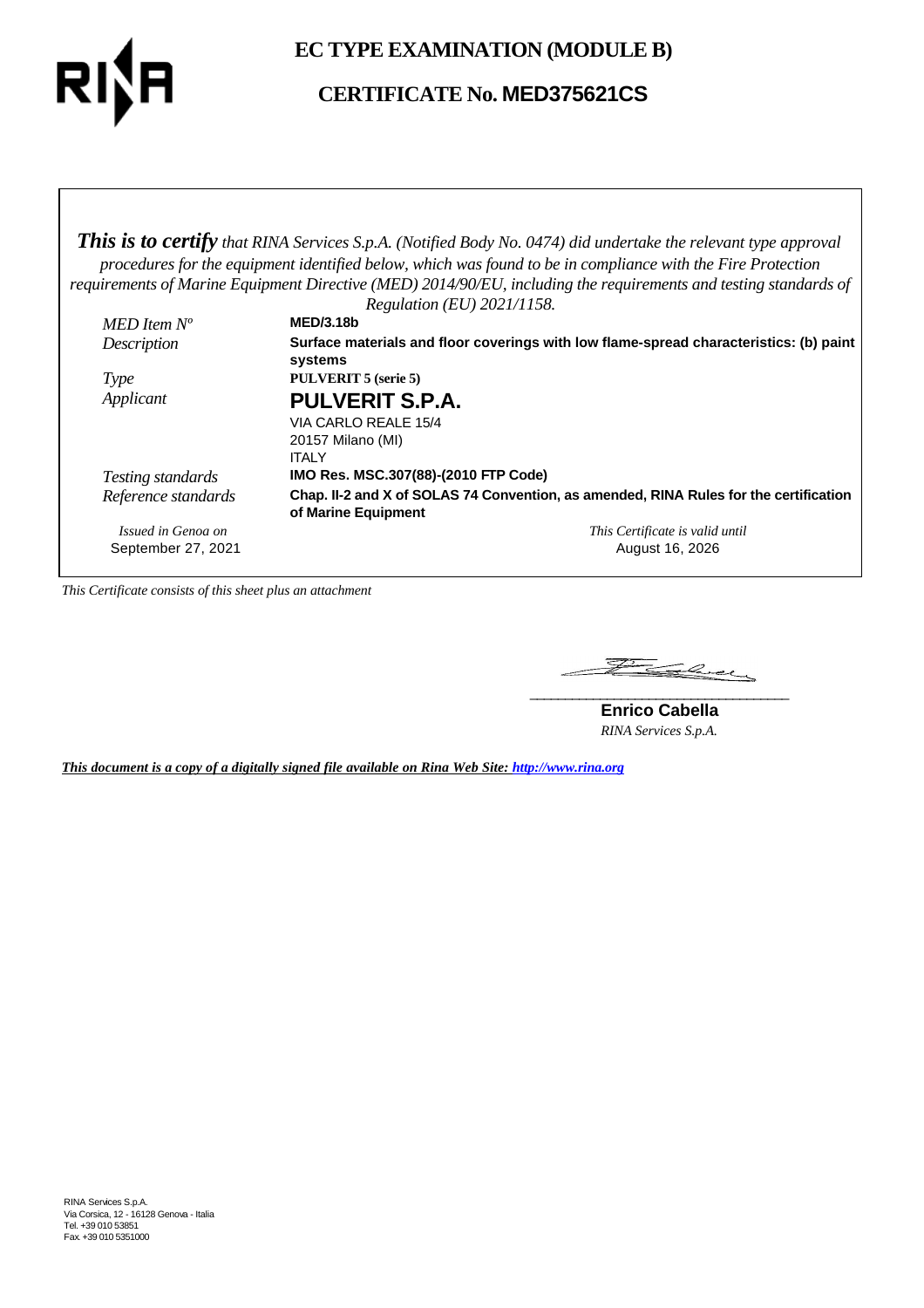

# **ATTACHMENT TO CERTIFICATE No. MED375621CS**

**Page 1 of 2**

*Manufacturer* **PULVERIT S.P.A.**

*Place of Manufacturer* VIA CARLO REALE 15/4 20157 Milano (MI) **ITALY** 

### **Product description**

Painting system composed of a layer of thermosetting polyester powder paint.

- Mass per area  $(g/m^2)$ : 117 ± 5%
- Thickness (mm):  $0.075 \pm 0.015$

#### **Field of application**

As finishing material for all exposed interior and concealed or inaccessible surfaces. The product may be applied to any metallic support having a thickness  $\geq 0.45$  mm.

On the basis of the value of the total heat release  $(Q_t)$  and on the basis of the value of the peak heat release  $(q_p)$  the material is deemed not generating excessive quantities of smoke nor toxic products in fire according to Annex 2 IMO 2010 FTP Code.

#### **Tests carried out**

Tests as per RINA Test Laboratory reports Nos. 2016CS012269/1 dated 22 July 2016 and 2016CS012269/2 dated 18 August 2016 issued according to:

- IMO 2010 FTP Code Part 5;
- ISO 1716: 2010.

This certificate annuls and replaces the certificate No. MED226916CS dated 08/18/2016 due to renewal.

*This document is a copy of a digitally signed file available on Rina Web Site: http://www.rina.org*